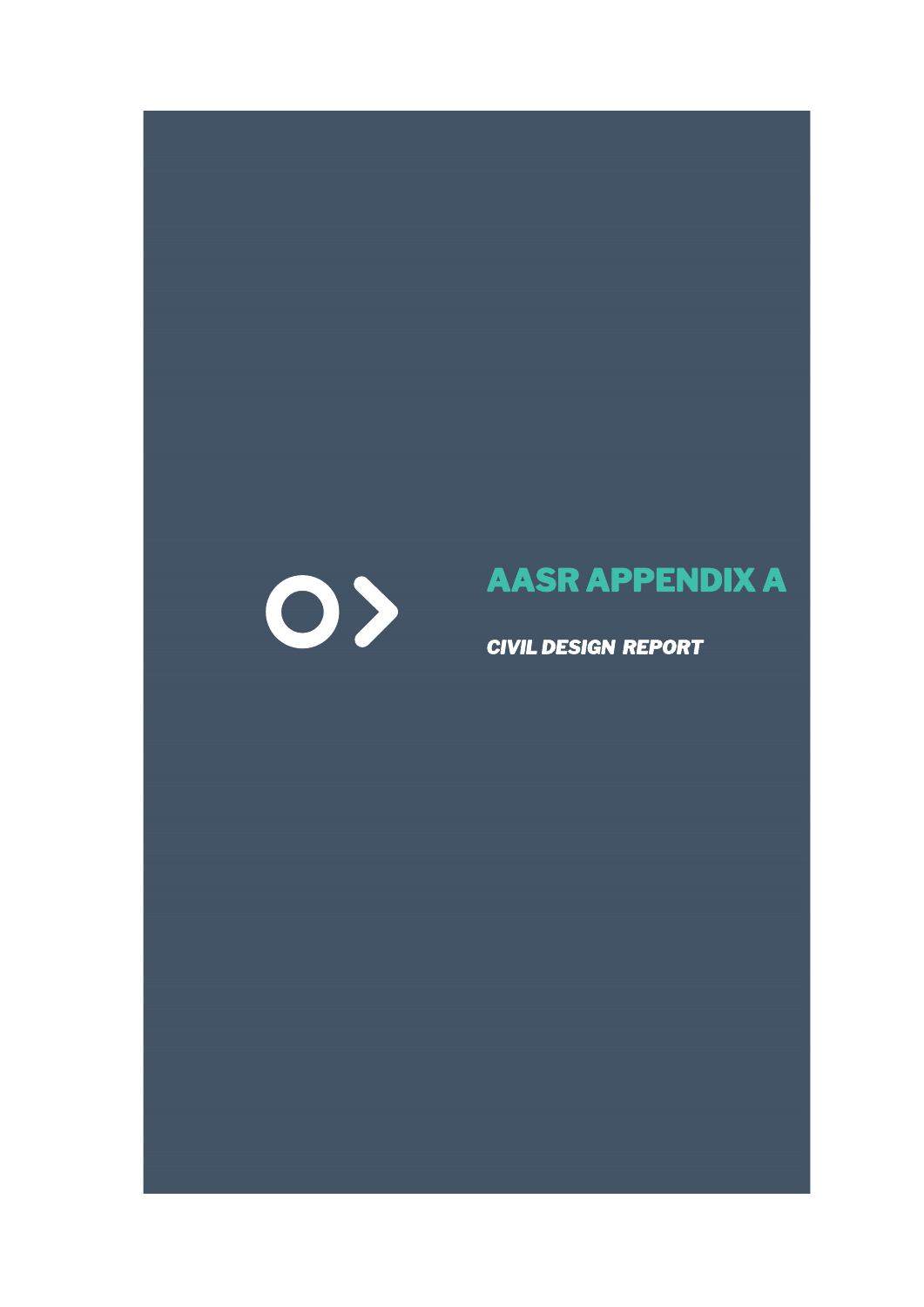**NOVOT Holdings Limited** 

# Proposed Residential Development at Cairns Road, Co. Sligo

Civils Design Report

## 6665-JOD-XX-XX-RP-C-001-P01

# March 2022



#### **Jennings O'Donovan & Partners Limited,**

Consulting Engineers, Finisklin Business Park, Sligo. Tel.: 071 9161416 Fax: 071 9161080 email[: info@jodireland.com](mailto:info@jodireland.com)

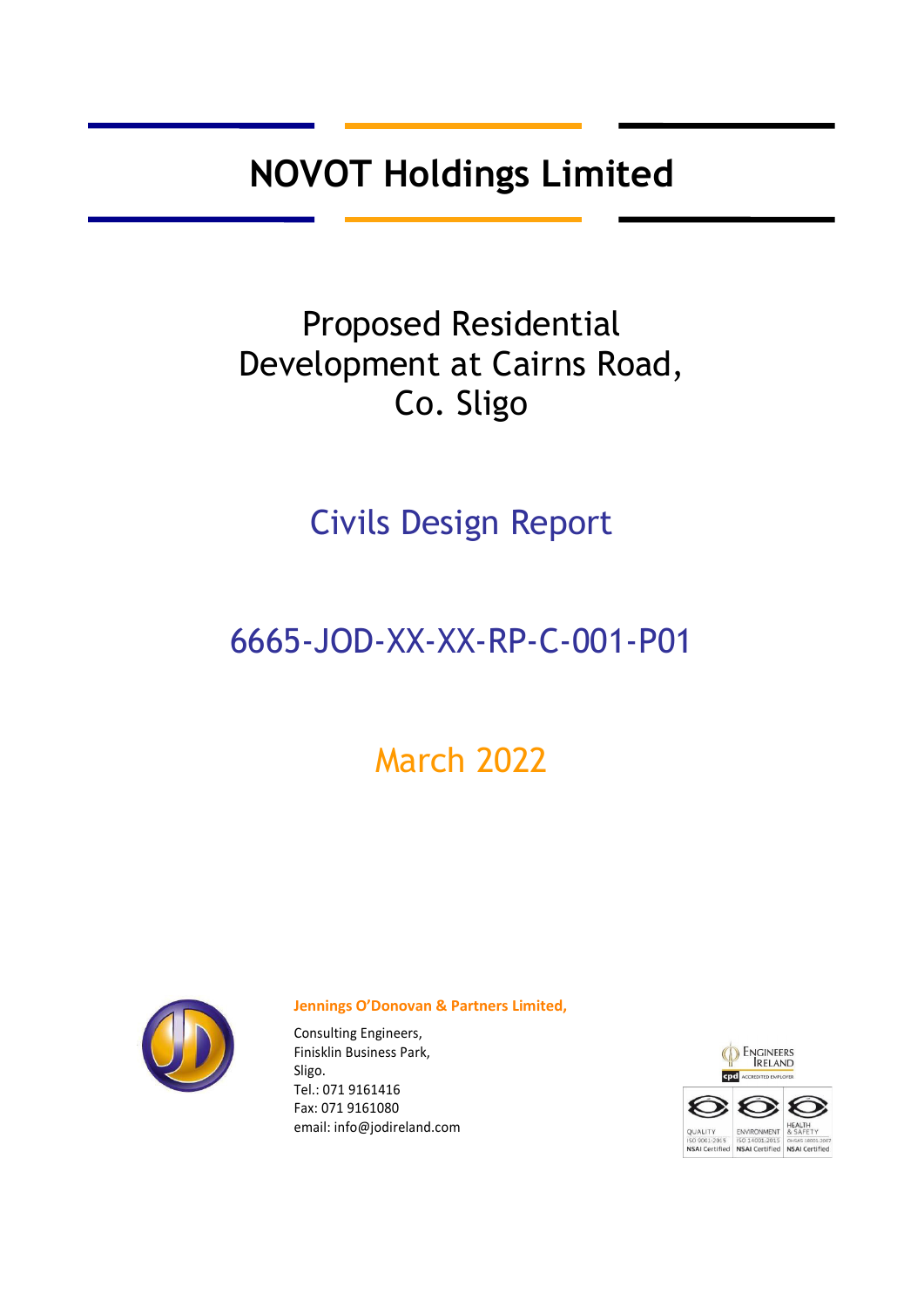#### **JENNINGS O'DONOVAN & PARTNERS LIMITED**

*Project, Civil and Structural Consulting Engineers, FINISKLIN BUSINESS PARK, SLIGO, IRELAND.* 

Telephone (071) 9161416 Fax (071) 9161080

Email [info@jodireland.com](mailto:info@jodireland.com)  Web Site [www.jodireland.com](http://www.jodireland.com/) 



### *DOCUMENT APPROVAL*

| <b>PROJECT</b>               | Proposed Residential Development at Cairns Road, Co. Sligo |                             |  |
|------------------------------|------------------------------------------------------------|-----------------------------|--|
| <b>CLIENT / JOB NO</b>       | <b>NOVOT Holdings Limited</b>                              | 6665                        |  |
| <b>DOCUMENT</b><br>TITLE/No. | Civils Design Report                                       | 6665-JOD-XX-XX-RP-C-001-P01 |  |

#### **Prepared by Reviewed**

| Issue / Revision          | Name                     | Name               |
|---------------------------|--------------------------|--------------------|
| P01                       | <b>Adam Parkes</b>       | <b>Mark Forbes</b> |
| Date<br><b>March 2022</b> | Signature<br>Adam racket | Signature          |

This document, and information or advice which it contains, is provided by JENNINGS O'DONOVAN & PARTNERS LIMITED solely for internal use and reliance by its Client in performance of JENNINGS O'DONOVAN & PARTNERS LIMITED's duties and liabilities under its contract with the Client. Any advice, opinions, or recommendations within this document should be read and<br>relied upon only in the context of the doc Client, JENNINGS O'DONOVAN & PARTNERS LIMITED will have no further obligations or duty to advise the Client on any matters, including development affecting the information or advice<br>provided in this document. This document

| (a) | JENNINGS O'DONOVAN & PARTNERS LIMITED written agreement is obtained prior to such release, and                                    |
|-----|-----------------------------------------------------------------------------------------------------------------------------------|
| (b) | By release of the document to the Third Party, that Third Party does not acquire any rights, contractual or otherwise, whatsoever |
|     |                                                                                                                                   |

(b) By release of the document to the Third Party, that Third Party does not acquire any rights, contractual or otherwise, whatsoever against JENNINGS O'DONOVAN & PARTNERS<br>LIMITED and JENNINGS O'DONOVAN & PARTNERS LIMITED,

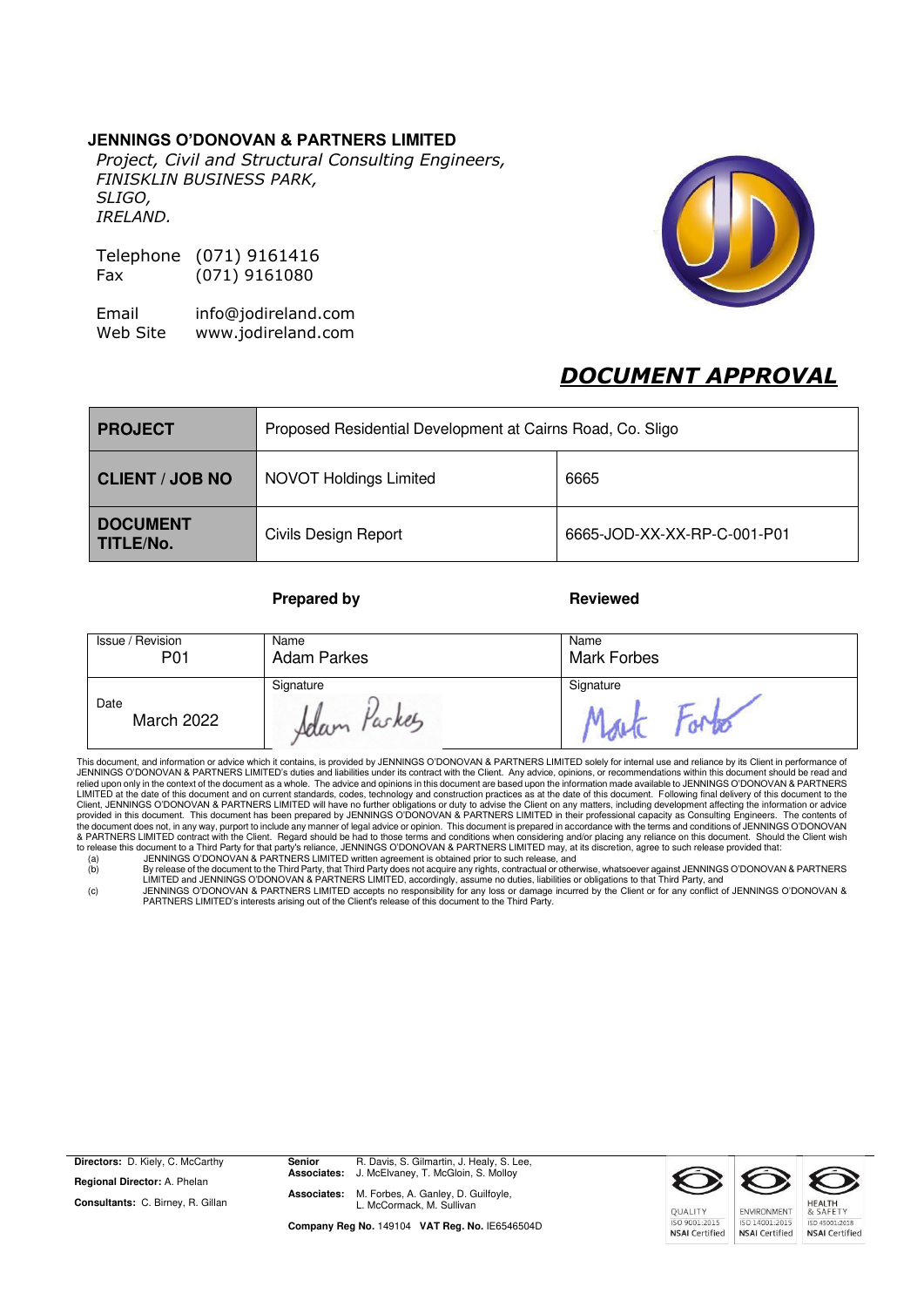| Sliao |
|-------|
|-------|

| $\mathbf 1$ |     |                                               |  |
|-------------|-----|-----------------------------------------------|--|
|             |     |                                               |  |
|             | 2.1 | 2.2 OCCUPANCY FIGURES & WASTEWATER FLOW RATES |  |
|             |     |                                               |  |
|             |     |                                               |  |
|             |     |                                               |  |
|             |     |                                               |  |
|             |     |                                               |  |
|             |     |                                               |  |
| 5           |     |                                               |  |
| 6           |     |                                               |  |
|             |     |                                               |  |

### **Appendix A Drawings**

|  |  |  |  | <b>Appendix B</b> Design Calculations |  |  |  |
|--|--|--|--|---------------------------------------|--|--|--|
|--|--|--|--|---------------------------------------|--|--|--|

- **Appendix C** Pipe Specification
- **Appendix D Oil Interceptor Details**
- **Appendix E IW Pre-connection Response**

#### **Appendix F CFRAM Map**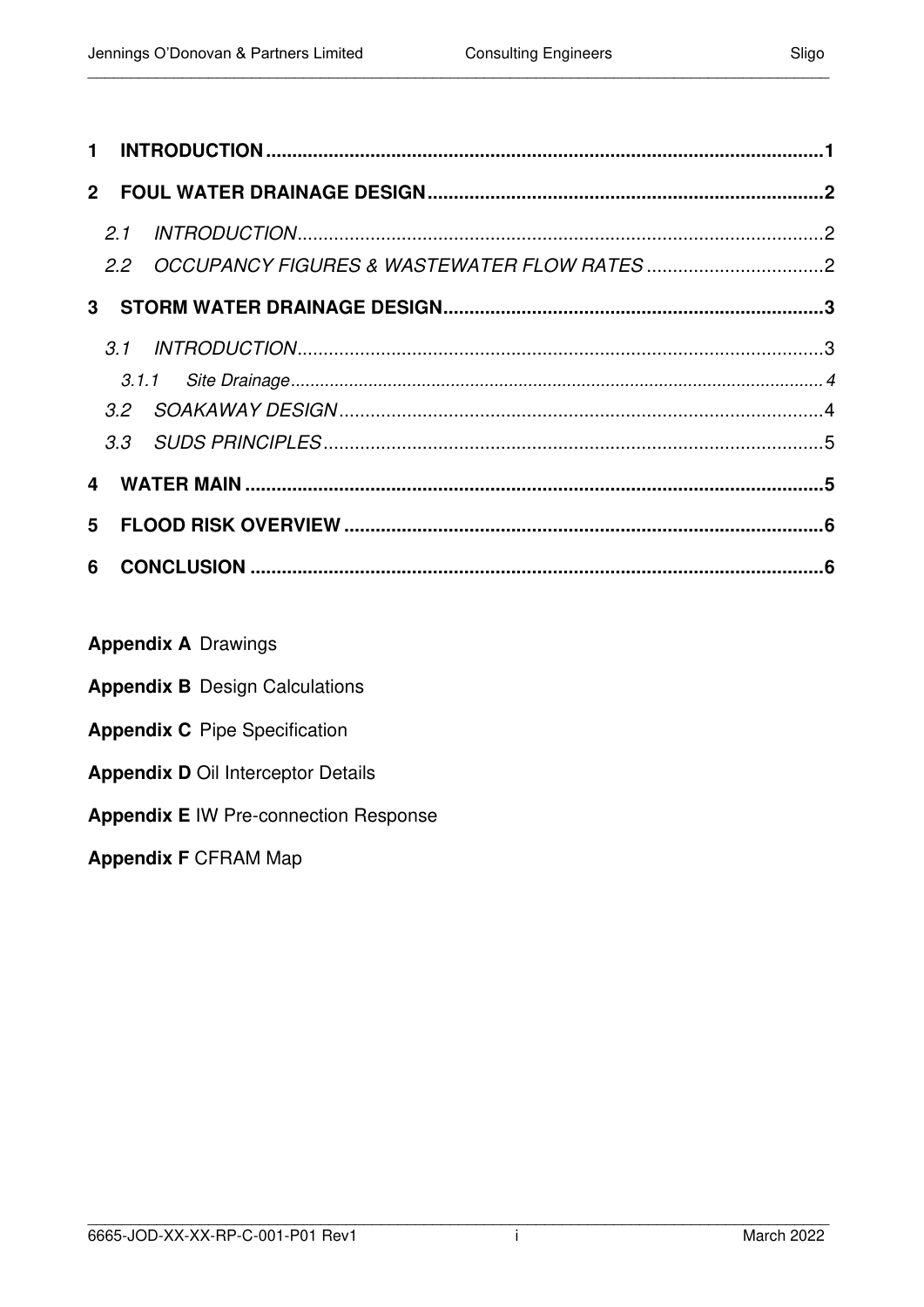#### <span id="page-4-0"></span>**1 INTRODUCTION**

This report has been prepared to detail the Civil Works element of the proposed Residential Development at Cairns Road, Co. Sligo. It should be read in conjunction with the foul and storm drainage design drawings (refer to **Appendix A** for drawings) as outlined and noted herein.

\_\_\_\_\_\_\_\_\_\_\_\_\_\_\_\_\_\_\_\_\_\_\_\_\_\_\_\_\_\_\_\_\_\_\_\_\_\_\_\_\_\_\_\_\_\_\_\_\_\_\_\_\_\_\_\_\_\_\_\_\_\_\_\_\_\_\_\_\_\_\_\_\_\_\_\_\_\_\_\_\_\_\_\_\_\_

This report details the foul and storm drainage design and watermain details for said development. The proposed development will entail the construction of a residential development consisting of semidetached and terraced dwellings as well as duplexes / townhouses with a total combined gross floor area of 5,062m<sup>2</sup> as detailed on the architects' drawings.

The proposed site, which consists of approximately 2.1 hectares, is a greenfield site along the Cairns Road, approximately 2km south of Sligo city. It is proposed to access the sites directly from the Cairns Road.

It is proposed to direct the foul sewer from the development to the existing foul sewer network in the adjoining Ardcairn estate at the north-western boundary of the proposed site. This existing network serves the Ardcairn estate located to the north of the proposed site. The proposed foul sewer will discharge under gravity to the existing Ardcairn foul network. As part of the design process, the option of connecting the foul waste to a 150mm diameter sewer on Cairn Road was also explored, however, given the prohibitive nature of the existing ground levels and high invert level of the existing manhole, it was decided that the Ardcairn connection provided the most feasible connection option with regards to constructability and capacity. Therefore, it was decided to model the proposed system into the Ardcairn foul node which can cater for the development flows.

It is proposed to discharge the storm networks into to two separate soakaways, one located in the central amenity area and the other located within the northern public pocket park. One soakaway is to serve the northwest of the development and another soakaway to serve the South and East of the development.

An IW Pre-connection enquiry form was submitted to Irish Water in relation to the proposed development on the  $20<sup>th</sup>$  of September 2021, for the required Water and Wastewater Connections. On the 11<sup>th</sup> of February 2022 the Feasibility response to the pre-connection enquiry was received, advising that the proposed connections to the Irish Water networks can be facilitated at this moment in time (refer to **Appendix F** for IW Pre-connection Response) as outlined and noted herein.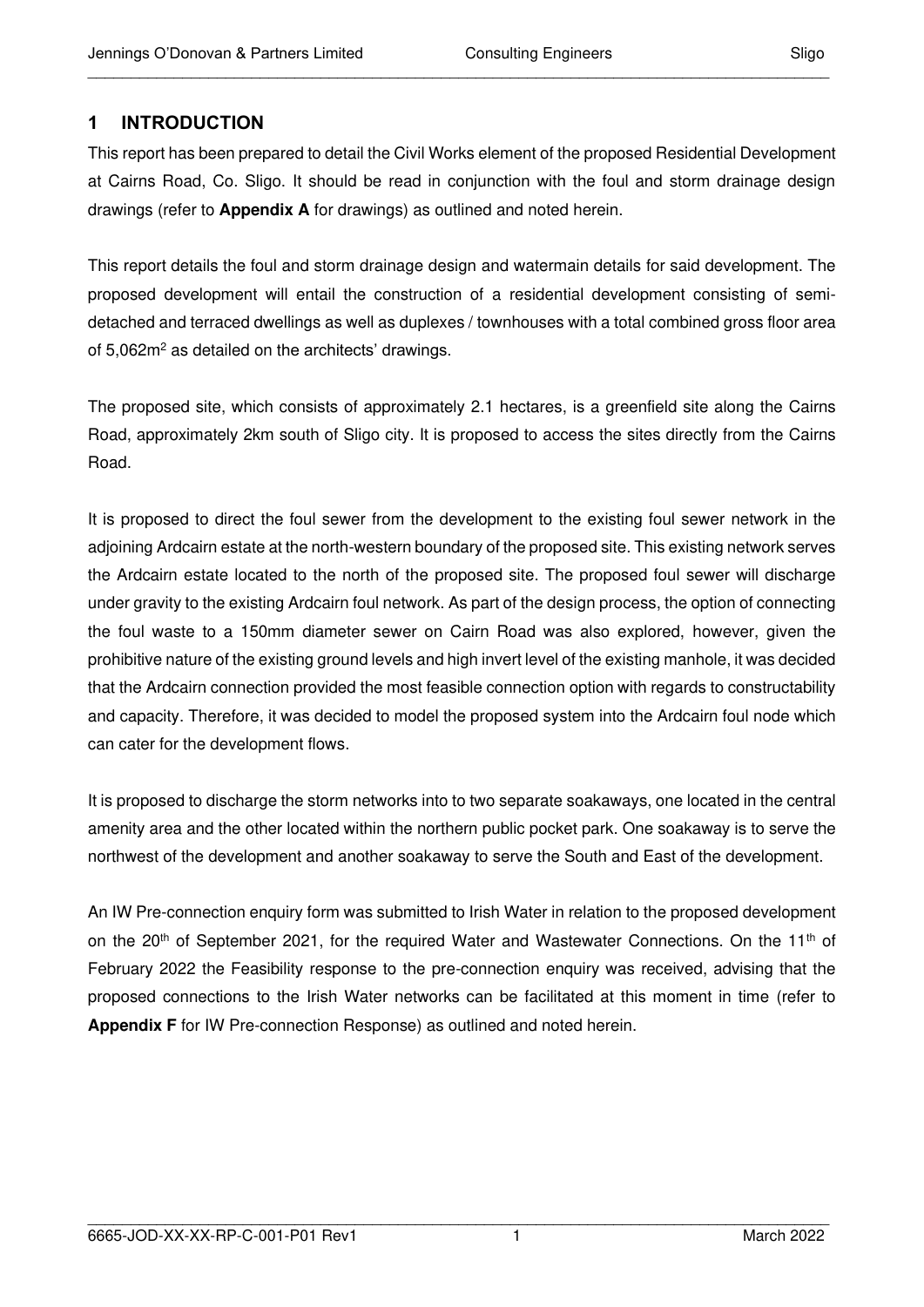### <span id="page-5-0"></span>**2 FOUL WATER DRAINAGE DESIGN**

#### <span id="page-5-1"></span>2.1 Introduction

The drainage systems including all pipe sizes and gradients have been designed using Flow Drainage Design Software. The details of the Flow Outputs for the pipe designs are outlined in **Appendix B** of this report. The pipework to the drainage system has been designed to provide for six times the dry weather flow (DWF) in accordance with the recommendations of the Greater Dublin Strategic Drainage Study (GDSDS). It is proposed that all pipes will be HDPE twinwall. The maximum pipe diameter is to be 450mm, with a maximum and minimum gradient such that all velocities fall within the limits of 0.75 and 2.5m/sec as set out in the "Code of Practice for Wastewater Infrastructure" by Irish Water.

\_\_\_\_\_\_\_\_\_\_\_\_\_\_\_\_\_\_\_\_\_\_\_\_\_\_\_\_\_\_\_\_\_\_\_\_\_\_\_\_\_\_\_\_\_\_\_\_\_\_\_\_\_\_\_\_\_\_\_\_\_\_\_\_\_\_\_\_\_\_\_\_\_\_\_\_\_\_\_\_\_\_\_\_\_\_

As noted, the foul drainage for the entire development will be collected throughout the site in the foul pipe network and will then discharge by gravity to the existing foul network in the adjoining Ardcairn estate at the north-western boundary of the proposed site. All of the pipe sizes and gradients are clearly indicated on the associated drawing. The typical specification of the proposed pipes are detailed in **Appendix C.** Details of the development's foul drainage network are shown on drawing 6665-JOD-XX-DR-C-700-001, included in **Appendix A**.

### <span id="page-5-2"></span>2.2 Occupancy Figures & Wastewater Flow Rates

The wastewater flow rate of the proposed development is calculated as follows in accordance with the recommendations from the Irish Water Code of Practice for Wastewater Infrastructure. Therefore, a wastewater flow rate of 150 litres/person/day was assumed. A detailed breakdown of the Hydraulic loadings is outlined as follows:

| <b>Source</b>                  | <b>Hydraulic Loading (Litres/Day)</b> |                              |                       |                                              |
|--------------------------------|---------------------------------------|------------------------------|-----------------------|----------------------------------------------|
| <b>Description</b>             | <b>Total Units</b>                    | Occupancy<br><b>Per Unit</b> | Total<br>(Litres/Day) | <b>Total 6</b><br><b>DWF</b><br>(Litres/Day) |
| 4 Bed Semi-Detached Houses     | 26                                    | 5                            | 19,500                | 117,000                                      |
| 4 Bed Terrace Houses           | 2                                     | 5                            | 1,500                 | 9,000                                        |
| 3 Bed Semi-Detached Houses     | 14                                    | 4                            | 8,400                 | 50,400                                       |
| 3 Bed Terrace Houses           | 8                                     | 4                            | 4,800                 | 28,800                                       |
| 2 Bed Own-Door Apartments      | 19                                    | 2                            | 5,700                 | 34,200                                       |
| <b>Bed Own-Door Apartments</b> | 5                                     | 2                            | 1,500                 | 9,000                                        |
| <b>Total</b>                   | 74                                    |                              | 41,400                | 248,400                                      |

The total hydraulic load for the proposed development is 41,400 Litres per day with a 6DWF of 248,400 Litres per day. We note that the proposed development will create an additional average daily amount of 0.48 litres / second on the existing public foul system. The proposed foul network was sized to accommodate 6 times the dry weather flow, 2.88 litres / second.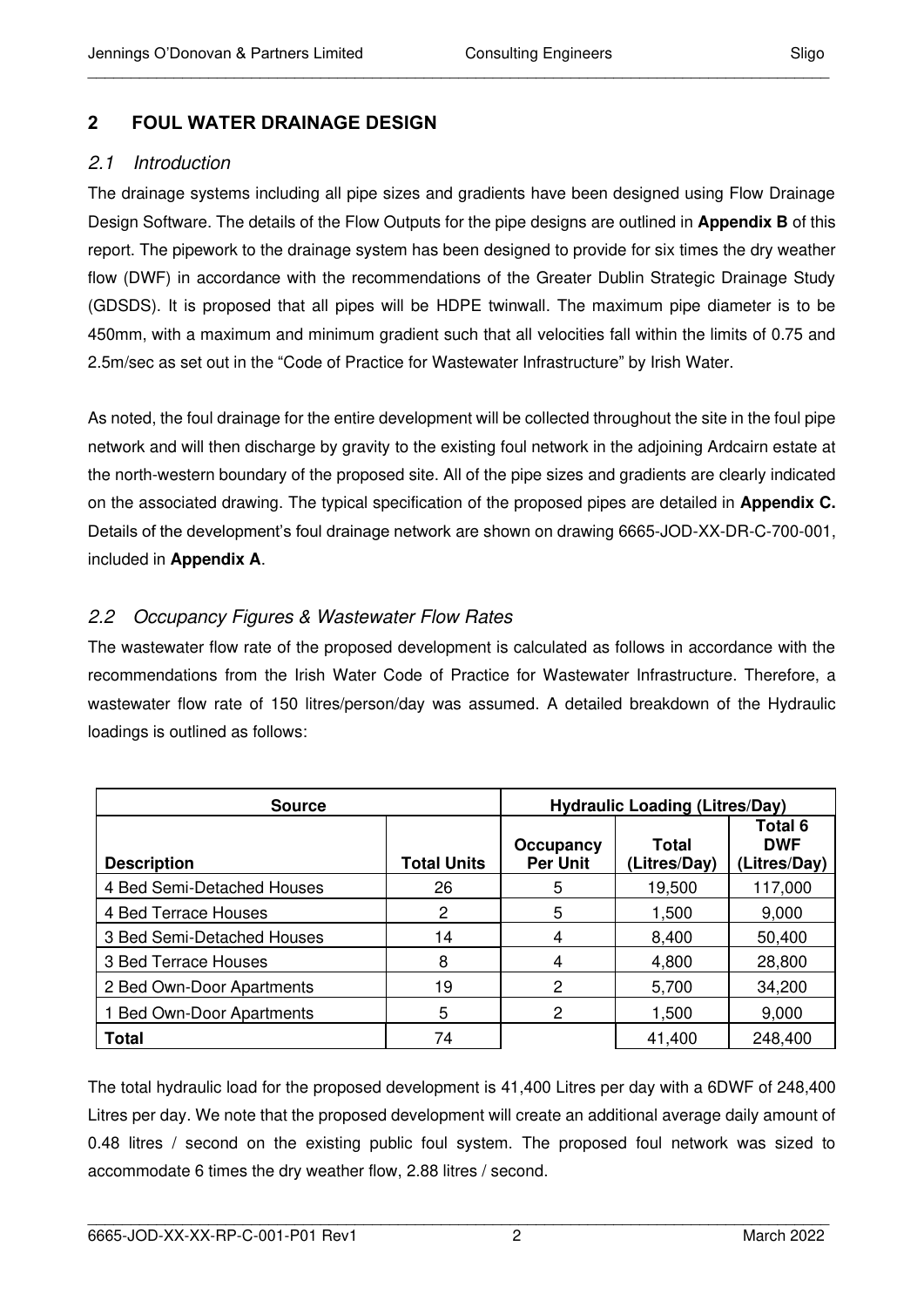#### <span id="page-6-0"></span>**3 STORM WATER DRAINAGE DESIGN**

#### <span id="page-6-1"></span>3.1 Introduction

The storm water drainage system has been designed to cater for the developments hardstanding areas (including roofs, footways, roadways and car parking). The proposed storm network will discharge surface water run-off to two separate proposed soakaways, one located in the central amenity area and the other located within the northern public pocket park. It is proposed that all storm water generated by the site will gravity flow to the each of the proposed soakaways via a Class 1 Klargester Bypass separator or similar. For the soakaway located within the central amenity area it is proposed to use a Class 1 Klargester NSBE015 Bypass separator or similar. For the soakaway located in the within the northern public pocket park it is proposed to use a Class 1 Klargester NSBP004 Bypass separator or similar. This can also be seen on drawing 6665-JOD-XX-ZZ-DR-C-700-001, included in **Appendix A**.

\_\_\_\_\_\_\_\_\_\_\_\_\_\_\_\_\_\_\_\_\_\_\_\_\_\_\_\_\_\_\_\_\_\_\_\_\_\_\_\_\_\_\_\_\_\_\_\_\_\_\_\_\_\_\_\_\_\_\_\_\_\_\_\_\_\_\_\_\_\_\_\_\_\_\_\_\_\_\_\_\_\_\_\_\_\_

The storm drainage for the entire development has been designed in accordance with the Greater Dublin Strategic Drainage Study (GDSDS). The details of the pipe designs and are outlined at **Appendix B** of this report. The storm water drainage design has been designed to cater for surface water from hard surfaces in the proposed development including roadways, footpaths, and the proposed buildings.

The following parameters form the basis of the design:

➢ The surface water run-off is calculated using the Modified Rational Method (Wallingford Procedure)

| $Q = 2.78 \times CV \times Cr \times I \times A$ |
|--------------------------------------------------|
|--------------------------------------------------|

| Where, | U) | rate of run-off, I/s                  |
|--------|----|---------------------------------------|
|        | Cv | <b>Volumetric Run-off Coefficient</b> |
|        | Сr | <b>Routing Coefficient</b>            |
|        |    | Intensity of Rainfall, mm/hr          |
|        | А  | Impermeable Area, hectares            |

- $\triangleright$  A design return period of 100 years has been adopted for the storm network in accordance with good design practice.
- $\triangleright$  The rainfall intensity is based on rainfall data for Sligo town
- ➢ Soakaway is designed for a 1 in 100-year storm event
- $\triangleright$  Minimum self-cleansing velocity of 0.50 m/s
- $\triangleright$  The Principles of SuDS to be adopted for the surface water drainage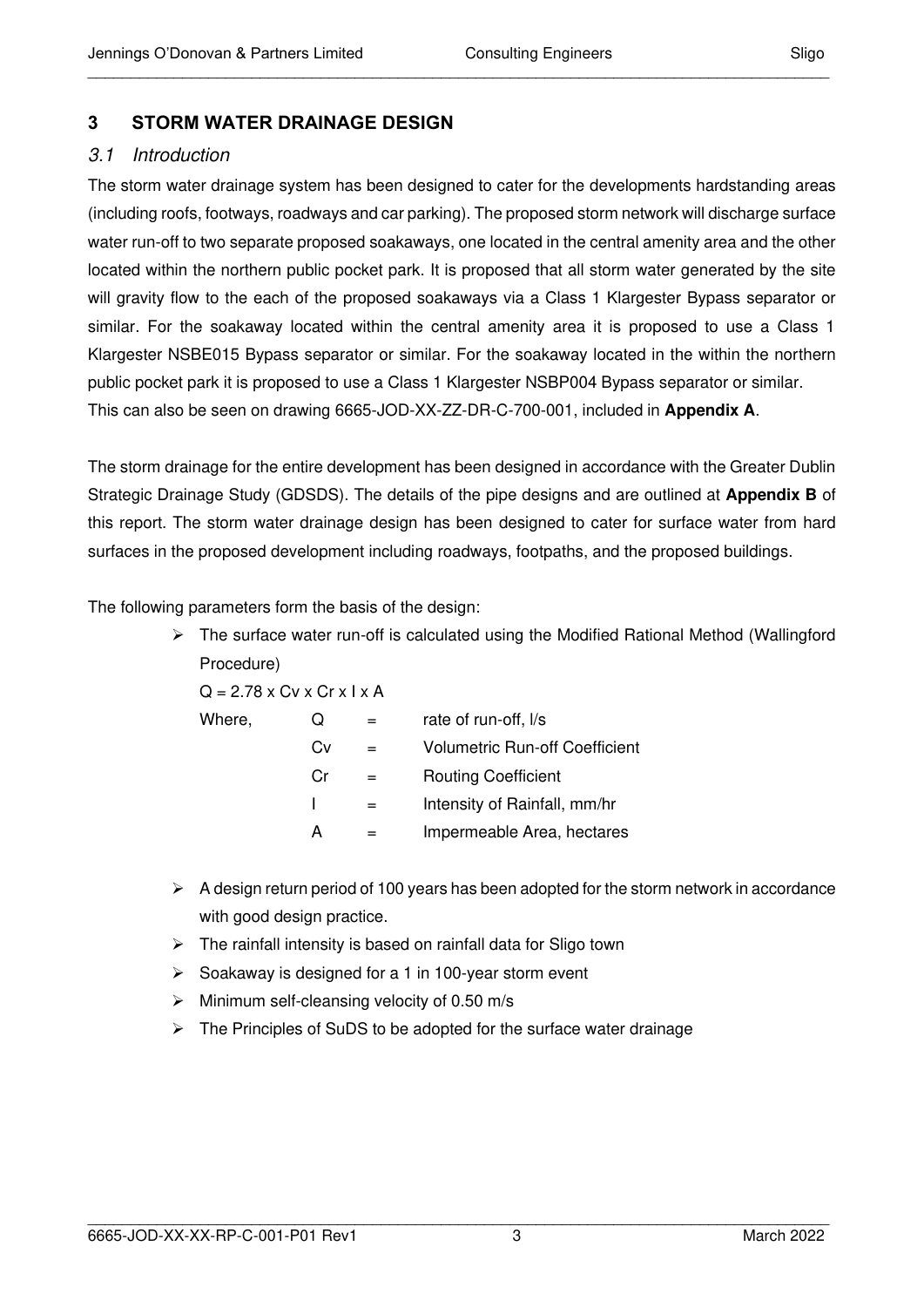The following impermeability factors were adopted in accordance with good design practice:

| $\triangleright$ Macadam Roadways | $=$     | 0.45 |
|-----------------------------------|---------|------|
| $\triangleright$ Roof Areas       | $=$ $-$ | 0.85 |
| $\triangleright$ Concrete Areas   | $=$ $-$ | 0.85 |

#### <span id="page-7-0"></span>3.1.1 Site Drainage

Storm water run-off from the internal roads, parking bays and footpaths will be collected by precast concrete gullies including lockable cast iron grating and frames connected to a piped system. Surface water run-off from roof areas will be collected via downpipe connections to the main network.

Gullies are located as shown on the drawings included in **Appendix A**. Gullies are positioned in accordance with the 'Recommendations for Site Development Works'. Gullies are provided at a minimum rate of one gully per 200m<sup>2</sup>.

The total storm water run-off calculated is based on the impermeable area of the site:

| Roads                                 | 1,922 $m2$             |                        |               |  |
|---------------------------------------|------------------------|------------------------|---------------|--|
| Footpaths                             | $1,578$ m <sup>2</sup> |                        |               |  |
| Parking Bays                          | $1,464$ m <sup>2</sup> |                        |               |  |
| Roofs                                 | $=$                    | $5.062$ m <sup>2</sup> |               |  |
|                                       |                        |                        |               |  |
| Total Impermeable Area                | $=$                    | 10,026 $m2$            |               |  |
| Total Greenfield Run-off for the site |                        | 16.64                  | $\frac{1}{s}$ |  |

#### <span id="page-7-1"></span>3.2 Soakaway Design

The two proposed soakaways are proposed to discharge surface water run-off from the site directly into the ground.

The soakaways have been designed according to BRE Digest 365 and TII publications: Design of Soakaways. The soakaway design calculations are included in **Appendix B** of this report.

A class 1 petrol/oil interceptor is required to be installed before the southern soakaway capable of accommodating a peak flowrate of 150 l/s for this network. A Klargester Bypass Separator NSBE015 or similar approved is recommended for the South soakaway. A class 1 petrol/oil interceptor is also required to be installed before the Northern soakaway capable of accommodating a peak flowrate of 45 l/s for this network. A Klargester Bypass Separator NSBP004 or similar approved is recommended for the Northern soakaway.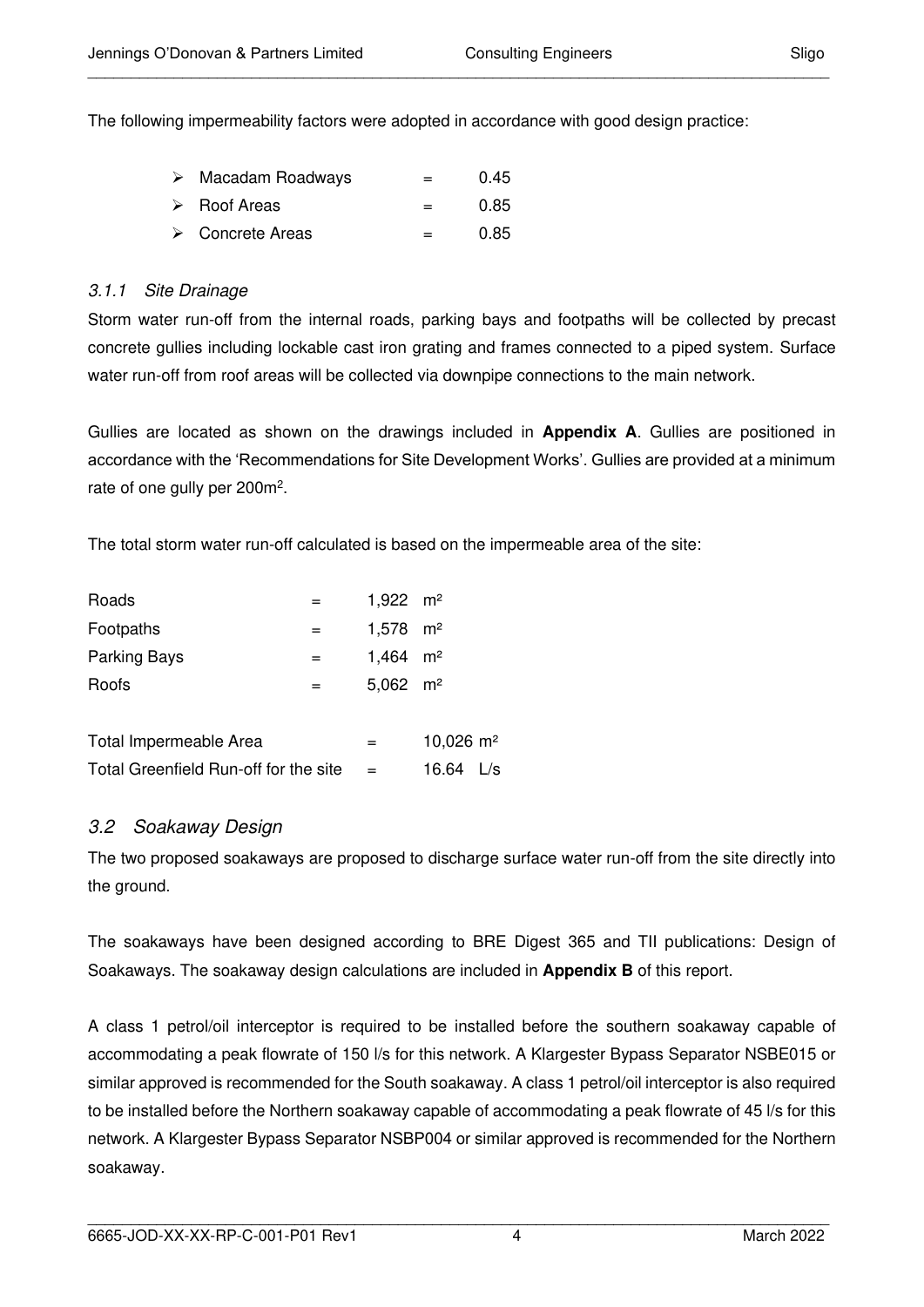#### <span id="page-8-0"></span>3.3 SuDS Principles

The key SuDS principles that influence the planning and design process, enabling SuDS to mimic natural drainage are:

\_\_\_\_\_\_\_\_\_\_\_\_\_\_\_\_\_\_\_\_\_\_\_\_\_\_\_\_\_\_\_\_\_\_\_\_\_\_\_\_\_\_\_\_\_\_\_\_\_\_\_\_\_\_\_\_\_\_\_\_\_\_\_\_\_\_\_\_\_\_\_\_\_\_\_\_\_\_\_\_\_\_\_\_\_\_

- Storing runoff and releasing it slowly (soakaway)
- Harvesting and using the rain close to where it falls
- Allowing water to soak into the ground (infiltration)
- Slowly transporting (conveying) water on the surface
- Filtering out pollutants
- Allowing sediments to settle out by controlling the flow of the water

The proposed drainage scheme takes into account the following in relation to the above listed principles through the following measures:

• Proposing a class 1 petrol/oil interceptor to remove pollutants from the system. A Klargester Bypass Separator NSBE015 or similar approved is recommended for the Northern soakaway, and a Klargester Bypass Separator NSBP004 or similar approved is recommended for the Southern soakaway.

#### <span id="page-8-1"></span>**4 WATER MAIN**

The water main has been designed in accordance with the Code of Practice for Water Infrastructure. A 110mm OD PE connection is proposed to be made to the existing water main located in the Cairn Road as shown on drawing 6665-JOD-XX-ZZ-DR-C-700-005, included in **Appendix A**. A 50mm PE connection will be made to each dwelling/unit.

Hydrants will be positioned within the site such that:

- The distance from each building is not less than 6m or more than 46m,
- The distance from a hydrant to a vehicle access road or hard-standing area for fire appliances is not more than 30m,
- They are distributed around the perimeter of the buildings, having regard for the provision of access for fire appliances,

(as per Building Regulations 2006 Technical Guidance Document B)

The hydrants shall be capable of delivering a minimum of 35 litres per second through any single hydrant as per Water UK – National Guidance Document on the Provision of Water for Fire Fighting.

In accordance with Irish Water standards a Water meter, Logging Device (Larson Type) and sluice valves are proposed at the connection into the proposed site. All water mains are to be commissioned and